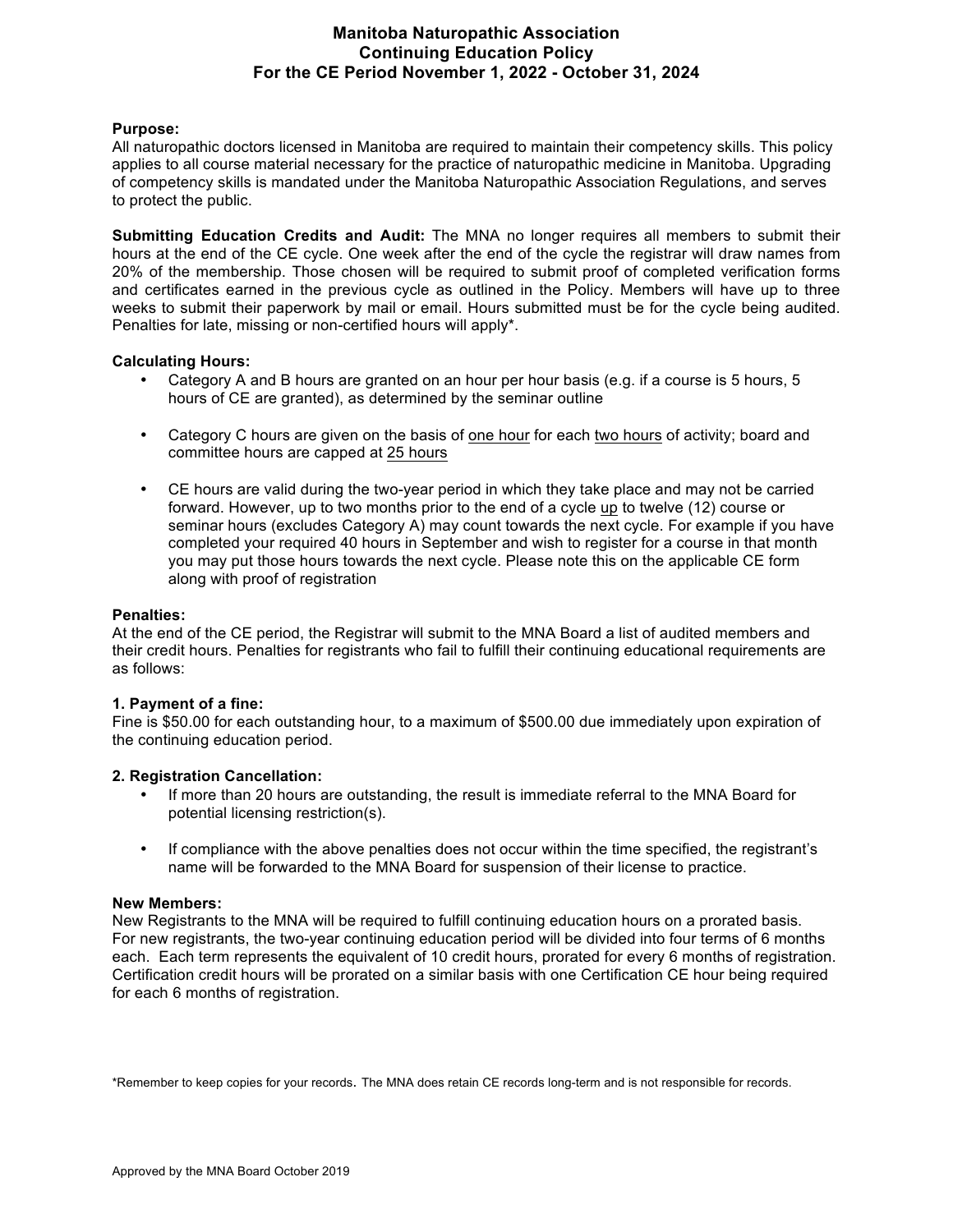## **Requirements:**

# ! **1. Minimum Hours**:

40 hours of continuing education over each two-year continuing education period drawn from a combination of categories A, B and C.

| Category A     | 4 hours   |
|----------------|-----------|
| Category B & C | +36 hours |
| Total          | $= 40$    |

# ! **2. Category D (Self-Study Hours):**

Registrants with certification designations must earn an additional two self-study hours per certification area.

- Acupuncture
- Advanced Injection Therapies
- Intravenous Therapies
- Ozone/Oxidative Therapies
- Hyperbaric Oxygen Therapy

## **Certifications: Self-Study Methods:**

- Books/Articles/Journals
- DVD's/CD's
- Webinars
- Courses/Seminars

# ! **3. CPR Requirements:**

All members must complete *CPR Level C for Health Care Providers with AED* every two years and submit proof with their registration renewal. CPR hours DO NOT count towards education hours:

! **4. Emergency Training for IV Practitioners:** Mandatory for all IVT Certified Registrants. Registrants must successfully complete the *Emergency Medicine for IV Certification* course **every three (3) years** and submit proof of completion with their renewal application or in advance to the Registrar.

! **5. Preceptor Policy**: 1 CE hour for each two hours of activity when taking on a preceptor student or preceptoring with another health professional to a maximum of ten (10) hours per two-year cycle.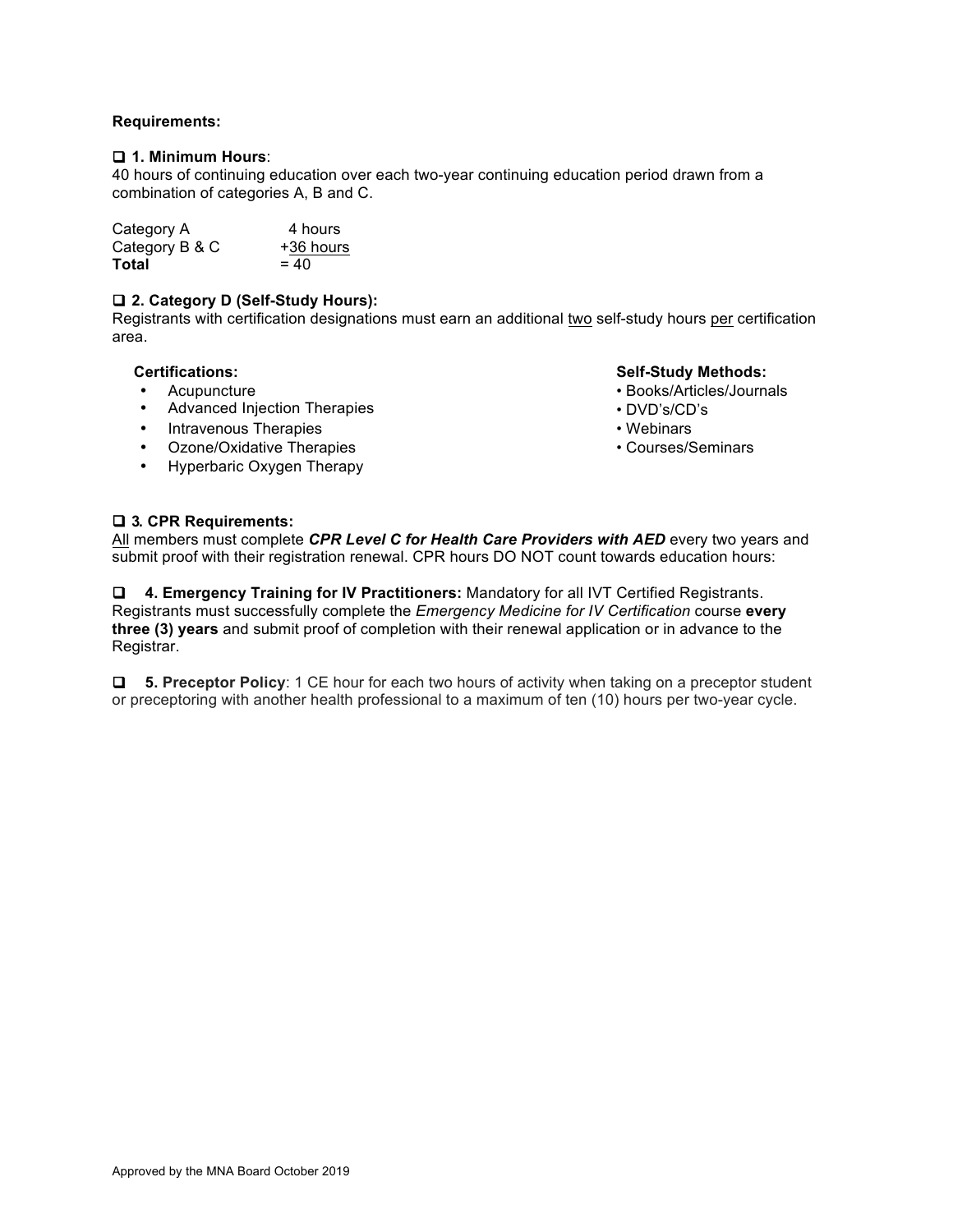# **Category Definitions & Examples**

## **Category A Annual General or Special Meetings (inperson/virtual) Verification Form A** !**Required 4 Hours**

# **Examples:**

• Any AGM of a naturopathic regulatory body or association Examples: MNA, CAND, OAND, CONO, CNPBC, CNDA, SANP etc.

#### **Category B Attendance/Presentation/Participation Verification Form B** □ Required 36 Hours Combined with Category C

## **Examples:**

- Approved educational seminar offered by recognized naturopathic organization such as the: MNA, BCNA, OAND, AANP, CAND, etc.
- Approved seminars sponsored by other medical organizations such as: chiropractic, medical, nursing, psychology, acupuncture, etc.
- Approved nutraceutical/pharmaceutical company sponsored educational seminars
- Approved training on the use of therapeutic equipment/medical devices relevant to the scope of naturopathic medicine in Manitoba
- Teleconference, web-conference, video and audio recordings of approved seminars, virtual based learning programs and other distant-learning programs

# **Category C Committee/Board, Preceptors, Development Verification Form C** □ Required 36 Hours Combined with Category **B**

# **Examples:**

**Note:** Category C hours are given on the basis of one hour for each two hours of activity

- MNA Committee or Board membership (maximum of 25 hours)
- Approved attendance or participation in meetings for Naturopathic initiatives that advance the profession (i.e. Canadian Naturopathic Coordinating Council) contact the Registrar for approval) Teaching: Preapproved courses or workshops to either the public or professionals
- Participation in the preceptor program: (Taking on a preceptor student or preceptoring with another health professional.) 1 CE hour for each two hours of activity when taking on a preceptor student or preceptoring with another health professional to a maximum of ten (10) hours per two-year cycle.
- Attendance or participation at approved professional development courses related to business, office/financial management, communication skills, leadership development, public speaking

## **Category D Advanced Certification Self-Study Verification Form D**  ! **Required 2 hours per certification in addition to the regular 40 hours**

- Acupuncture
- Advanced Injection Therapies
- Intravenous Therapies
- Ozone/Oxidative Therapies
- Hyperbaric Oxygen Therapy

## **Certifications: Self-Study Methods:**

- Books/Articles/Journals
- DVD's/CD's
- Webinars
- Courses/Seminars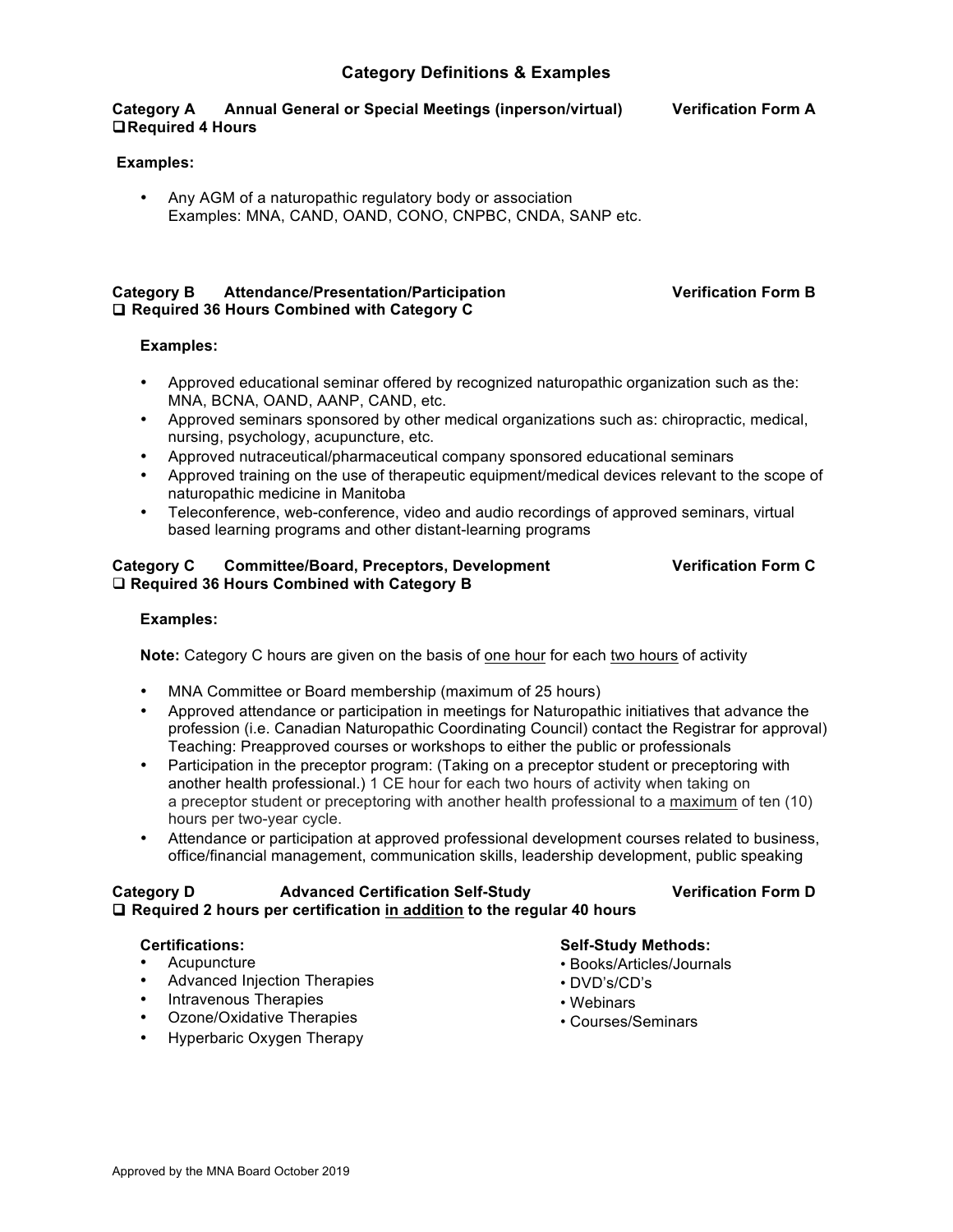# **Advanced Certification Policy**

# **Approved Course Listings (See Appendix I)**

The following are the practice requirements and standards of practice for therapies administered by Naturopathic Doctors requiring additional Certification in Manitoba. Guidelines have been established for each therapy requiring Certification. These guidelines have been approved by the board of the Manitoba Naturopathic Association (MNA) and must be attained to receive Board Certification.

Naturopathic doctors are required to maintain continuing education for each therapy requiring Certification and must provide the Registrar with verification of hours completed. Registrants are required to use the term 'Board Certified' when expressing Certification in a Board approved therapy.

#### **Liability Insurance:**

Registrants must have professional liability coverage that adequately insures the registrant and their staff for the practice of any of the therapies that require Board Certification. Proof of this insurance coverage must be forwarded to the Registrar with the application for Certification. Those working in Intravenous therapies require a minimum of \$3,000,000.00 (three-million dollar) coverage.

## **Emergency Training for IV Certifications:**

Members who practice IV Therapies must successfully complete the following course every three years and submit proof of completion with their renewal application or in advance to the Registrar.

• *Emergency Medicine for IV Certification*

## **Acupuncture Certification Requirements:**

MNA Board Certification to practice Acupuncture requires all of the following:

- 1. Certified evidence of a minimum of 200 hours of study in Traditional Asian Medicine, which include:
	- A) Syndrome differentiation and formulation of point prescriptions
	- B) Traditional acupuncture anatomy, physiology and pathology
	- C) Acupuncture and moxibustion techniques and point location
- 2. Certified evidence of a minimum of 50 hours of supervised clinical training by a licensed acupuncturist or practitioner authorized by the Manitoba Naturopathic Association.
- 3. Official transcripts of the NPLEX Part II Clinical Science Elective Examination in Acupuncture indicating a cut score of at least 75% on examinations taken prior to August 2007, or a pass designation on examinations taken after August 2007.
- 4. A naturopathic doctor registered in another province of Canada or another country, who has qualified to practice in Manitoba as a naturopathic doctor and is certified to practice acupuncture elsewhere, may automatically be granted certification to practice acupuncture in Manitoba upon review of his or her records.
- 5. Naturopathic doctors who are registered with the Manitoba Naturopathic Association prior to November 1, 2011 and are currently practicing acupuncture are exempt from these requirements.
- 6. Applicants not registered in another regulated jurisdiction must successfully pass a competency examination conducted by a Board Certified naturopathic doctor.
- 7. To maintain valid certification, a naturopathic doctor must maintain the required amount of continuing education hours in Acupuncture.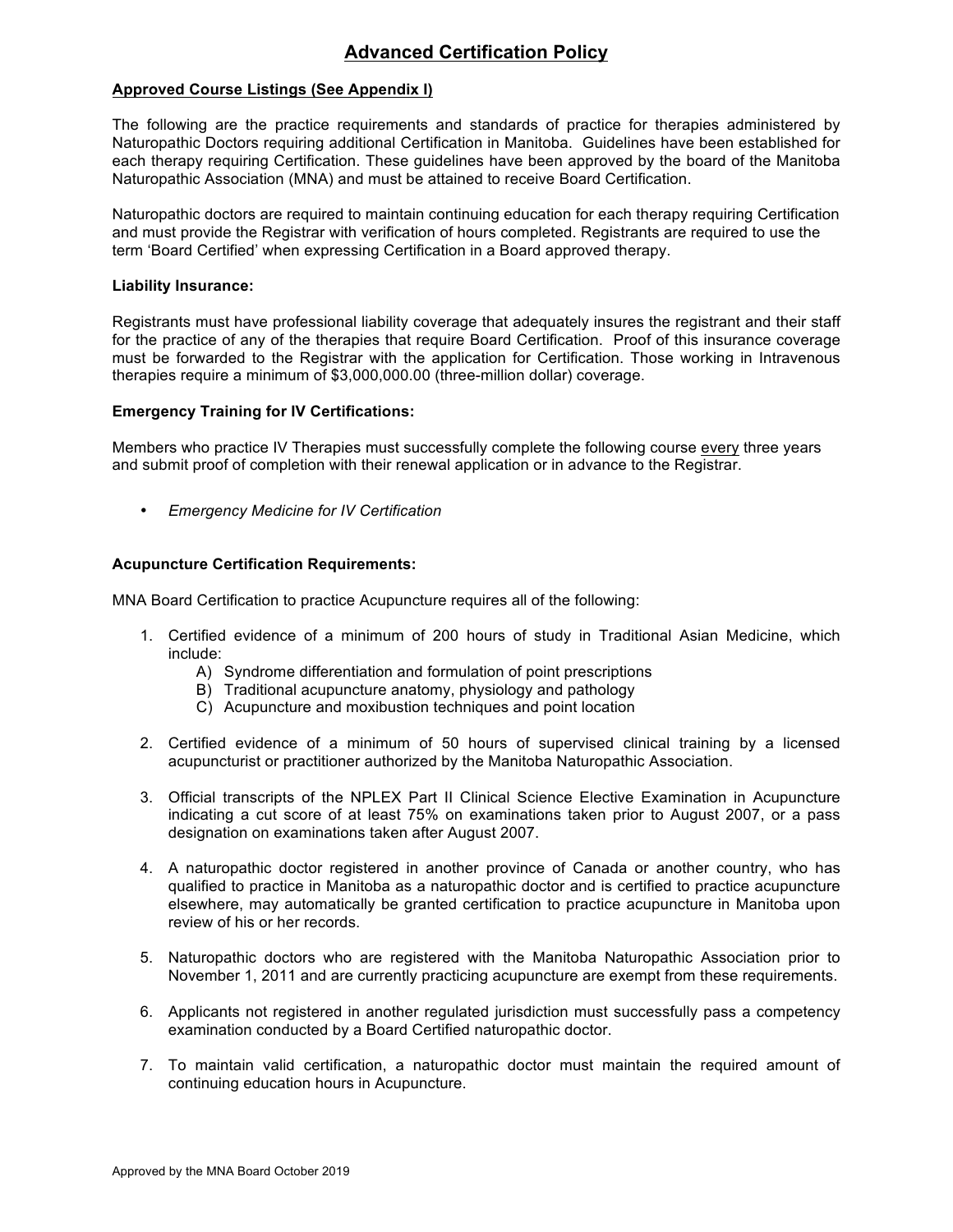# **Intravenous Therapy Certification Requirements:**

MNA Board Certification to practice Intravenous Therapy requires all of the following:

- 1. Successful completion of a minimum 24-hour course approved by the Board. See Appendix II for Intravenous Therapy Course Guidelines and Appendix I for MNA Board Approved Courses for Certification.
- 2. Applicants who have been trained in Intravenous Therapy during their education are exempt from subsection 1 as long as their training meets the MNA Intravenous Therapy Course Guidelines (see Appendix II) and they can provide certified evidence of such training.
- 3. Possession and maintenance of liability insurance coverage issued by a company licensed to carry on business in Manitoba that provides coverage of a minimum of \$3,000,000.00
- 4. Proof of current certification in *CPR Level C for Health Care Providers with AED.* This is also recommended for any staff working directly with therapies requiring certification in the clinic.
- 5. To maintain valid certification, a naturopathic doctor must maintain the required amount of continuing education hours in Intravenous Therapy.
- 6. Those working in advanced certifications must complete the *Emergency Medicine for IV Certification* to be completed every three years; copies of attendance must be submitted with continuing education reports.

# **Hyperbaric Oxygen Therapy Certification Requirements:**

A qualified and licensed naturopathic doctor may be certified to practice and supervise hyperbaric oxygen therapy in the Province of Manitoba with the successful completion of all three of the following.

# **Part 1**

#### **Education:**

The doctor must have certified evidence they have taken the 40-hour Introduction to Hyperbaric Medicine Course approved and offered by the Undersea and Hyperbaric Medical Society (UHMS) and successfully passed the attendant exam. There shall be no further examination process by the MNA after completing this UHMS approved training. The doctor must be certified in *Advanced Cardiac Life Support* (ACLS), and maintain current certification.

## **Practice**:

The safe administration of high-dose inhaled oxygen at pressure is to be practiced as full life-support of a critical life function. The doctor must establish the following for each patient: examine suitability and fitness of patient for therapy, evaluate medical contraindications, inform patient or their agent of the benefits and risks of Hyperbaric Oxygen Therapy (HBOT), and obtain written informed consent for therapy. The supervising doctor overseeing HBOT shall remain in the facility during the patient's first treatment, and the doctor or another HBOT qualified medical practitioner shall be available within five minutes during the treatment of any patient in the facility. Any hyperbaric treatment supervised by a doctor shall only proceed while a reliable communications link is established with the chamber operator. Baro-trauma and emergency procedures may require medical consultation or evacuation to critical care facilities.

# **Part 2**

# **Facilities:**

The facility housing a hyperbaric oxygen chamber shall meet the National Fire Protection Association codes for healthcare facilities NFPA 99, and all applicable sections of Chapter 19 codes for hyperbaric installations. Fire and electrical inspection and approval by local authorities are mandatory. The hyperbaric chamber must meet Lloyd's Register Safety Standard for Pressure Vessels for Human Occupancy. It must be fit for use, properly installed to manufacturer's specifications, commissioned by qualified personnel, and maintained to the specifications of the manufacturer.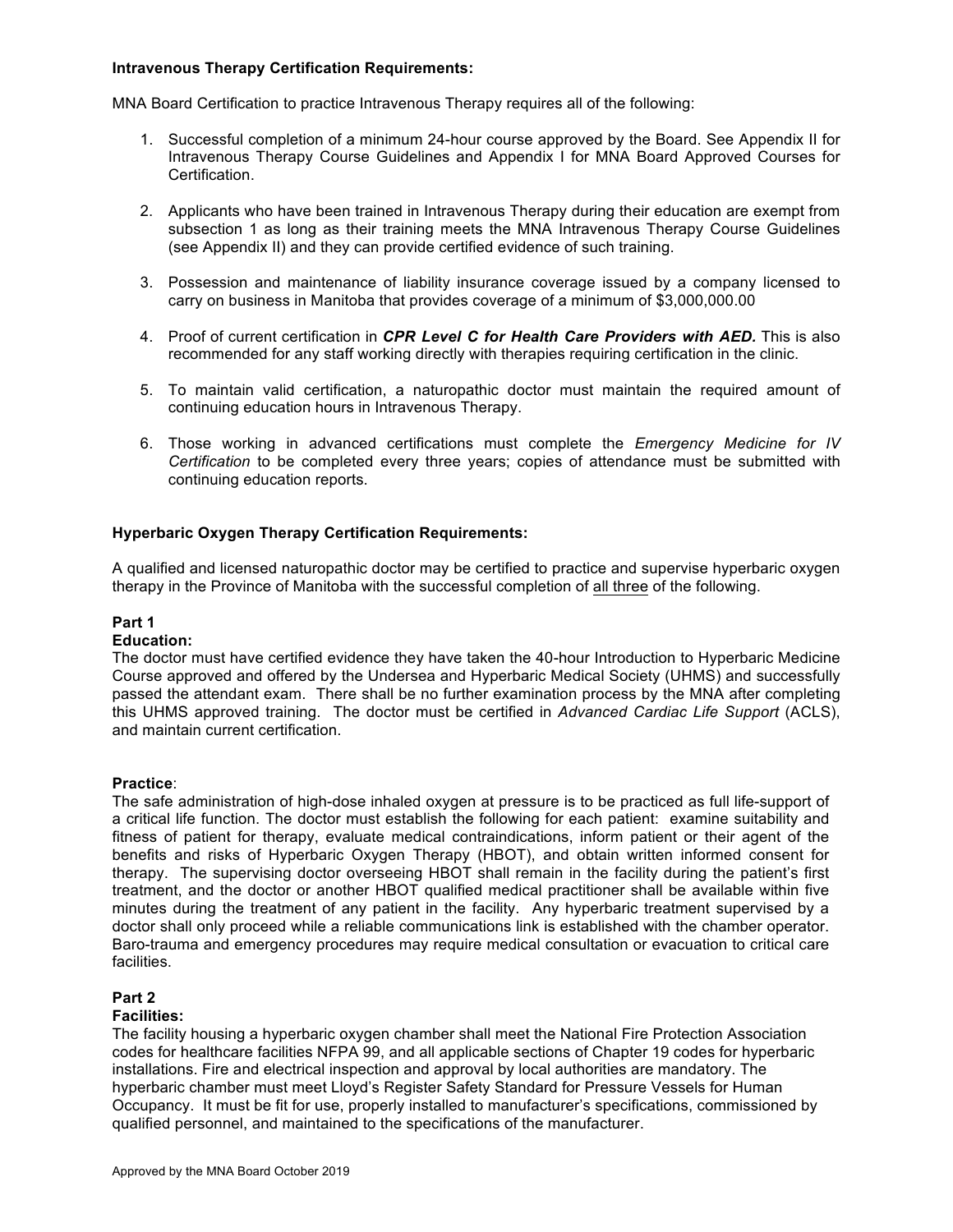# **Part 3: Other Qualifications:**

i) Possession and maintenance of liability insurance coverage issued by a company licensed to carry on business in Manitoba that provides coverage of a minimum of \$3,000,000.00

ii) Proof of current certification of the Canadian Red Cross Standard First Aid Course with Level C CPR with AED/ This is also recommended for any staff working directly with therapies requiring certification in the clinic.

#### **Re-Registration:**

i) To maintain valid certification, a naturopathic doctor must maintain the required amount of continuing education hours in Hyperbaric Oxygen Therapy.

ii) Possession and maintenance of liability insurance coverage issued by a company licensed to carry on business in Manitoba that provides coverage of a minimum of \$3,000,000.00

iii) Proof of current certification of the Canadian Red Cross Standard First Aid Course with Level C CPR with AED. This is also recommended for any staff working directly with therapies requiring certification in the clinic.

#### **Facility:**

The facility may be inspected at anytime with 48 hours notice. This may include a site inspection of the chamber, its housing, its records, records of conformation to the standards of the committee, clinical records of the practice of hyperbaric medicine, and credentials of personnel administering hyperbaric therapy.

## **Standards of Practice:**

In addition to the completion of these requirements, it is expected of a naturopathic doctor to adhere to common standards of practice of hyperbaric therapy as recommended by the Undersea and Hyperbaric Medical Society Operations Committee (1999).

## **Primary Approved Indications for Hyperbaric Oxygen Therapy:**

In addition to the completion of these requirements, it is expected of a naturopathic doctor to adhere to the Board approved indications for appropriate use of hyperbaric oxygen therapy. The MNA Board approved indications are those published and listed by The Undersea and Hyperbaric Medical Society (1977). These indications have scientific and mechanistic validity based on high quality controlled clinical trials, and are an important guideline to practitioners and third party reimbursement agencies.

#### **Ancillary Therapies:**

Other conditions may be utilized only if approved by the Board upon institutional review. Review shall consist of evidence of safety and risk analysis effectiveness, recommended protocols and standard of care.

## **Ozone/Oxidative Therapies Certification Requirements:**

MNA Board Certification in Oxidative Therapies requires all of the following:

- 1. Current MNA Board Certification in Intravenous Therapy
- 2. Successful completion of an MNA approved Oxidative Therapies course (Appendix I). See Appendix III for course guidelines
- 3. To maintain valid certification, a naturopathic doctor must maintain the required amount of continuing education hours in Oxidative Therapies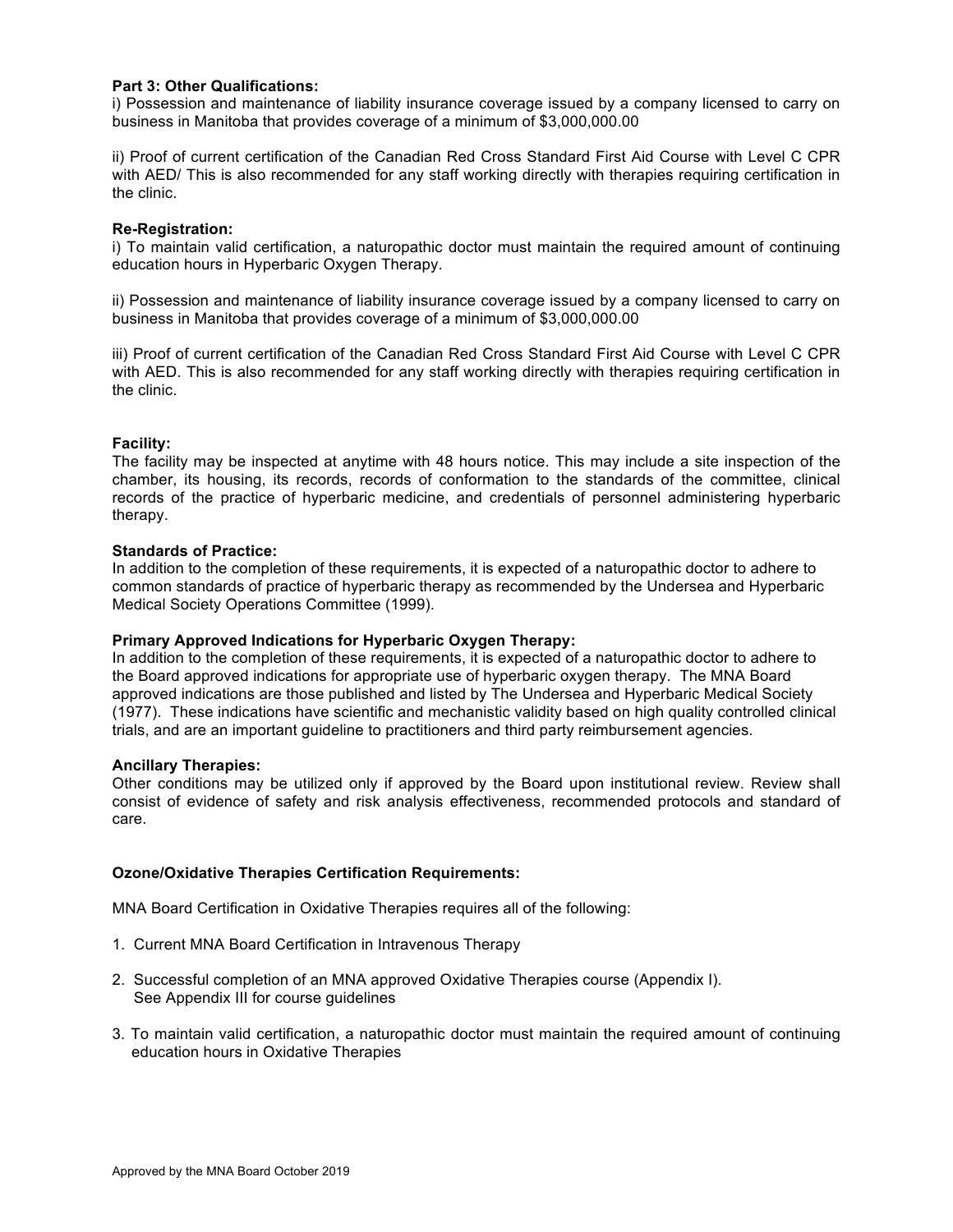# **I.V. Chelation Therapy Certification Requirements:**

MNA Board Certification in I.V. Chelation Therapy requires all of the following:

- 1. Current MNA Board Certification in Intravenous Therapy
- 2. Successful completion of an MNA approved I.V. Chelation Therapy course (Appendix I). See Appendix IV for course guidelines
- 3. To maintain valid certification, a naturopathic doctor must maintain the required amount of continuing education hours in Intravenous Therapies which includes Chelation Therapies.

## **Prolotherapy certification requirements:**

Certification in Prolotherapy requires successful completion of one of the following recognized courses: 1. Hackett Hemwall Foundation -4 day course

- 
- 2. American Academy of Musculoskeletal Medicine -3 part course
- 3. American Academy of Orthopedic Medicine courses

It is strongly recommended that registrants complete the first two listed courses to become proficient in practicing prolotherapy. Achieving proficiency in peripheral injections prior to attempting axial injections is also strongly recommended.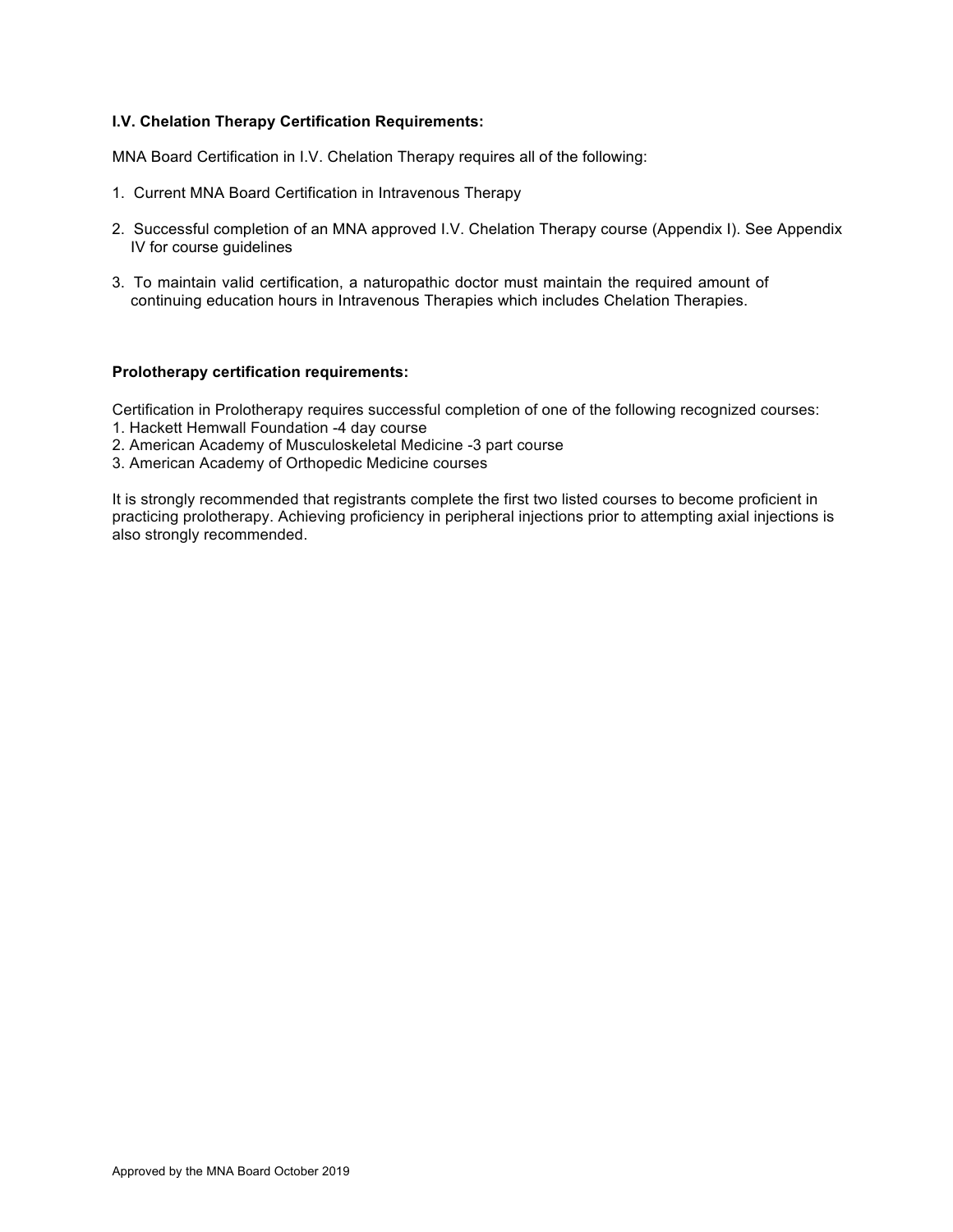# **Approved Course List for Advanced Certifications**

Approved courses, instructors and contact information is subject to change. Contact the MNA to confirm before registering

| <b>Therapy</b>             | Course                                                                                                                                                                                                                                                     | Instructor(s)                                             | <b>Contact Information</b>                                                     |
|----------------------------|------------------------------------------------------------------------------------------------------------------------------------------------------------------------------------------------------------------------------------------------------------|-----------------------------------------------------------|--------------------------------------------------------------------------------|
| <b>ALL</b>                 | CPR Level C for Health Care Providers<br>with AED                                                                                                                                                                                                          | In Person                                                 | Canadian Red Cross,<br>St. John's Ambulance, Heart &<br>Stroke Foundation etc. |
| Intravenous Therapy        | <b>Emergency Medicine For IV</b><br>Certifications & IV Therapy                                                                                                                                                                                            | Dr. Allison Fillatre, ND                                  | https://choicenutrition.ca/                                                    |
| Intravenous Therapy        | <b>Emergency Medicine For IV</b><br>Certifications & IV Therapy                                                                                                                                                                                            | Dr. Michael Prytula, ND                                   | https://naturomedic.org/                                                       |
| Intravenous Therapy        |                                                                                                                                                                                                                                                            | Dr. Paul Anderson, ND                                     | www.consultdranderson.com/                                                     |
|                            |                                                                                                                                                                                                                                                            |                                                           |                                                                                |
| Oxidative Therapies*       | <b>IV Oxidative Therapies</b>                                                                                                                                                                                                                              | Dr. Michael Prytula, ND                                   |                                                                                |
| I.V. Chelation<br>Therapy* | <b>Chelation Course</b>                                                                                                                                                                                                                                    | Dr. Michael Prytula, ND                                   |                                                                                |
| I.V. Chelation<br>Therapy* | Chelation Therapy for Heart Disease                                                                                                                                                                                                                        | American College for Advancement in<br>Medicine<br>(ACAM) | www.acam.org                                                                   |
| Prolotherapy               | 1. Hackett Hemwall Foundation (4 day course)                                                                                                                                                                                                               |                                                           | www.hacketthemwall.org                                                         |
| Requires completion of     | 2. American Association of Musculoskeletal Medicine (3 part course)                                                                                                                                                                                        |                                                           | www.prolotherapyeducation.com                                                  |
| one of the following       | 3. American Academy of Orthopedic Medicine Course                                                                                                                                                                                                          |                                                           | www.aaomed.org                                                                 |
| $course \rightarrow$       | It is strongly recommended that registrants complete the first two listed courses to<br>become proficient in practicing prolotherapy. Achieving proficiency in peripheral<br>injections prior to attempting axial injections is also strongly recommended. |                                                           |                                                                                |

**\*Certification in Intravenous Therapy is required prior to certification in IV Chelation and other Oxidative therapies.**

**Additional courses may be considered, please contact the Registrar in advance**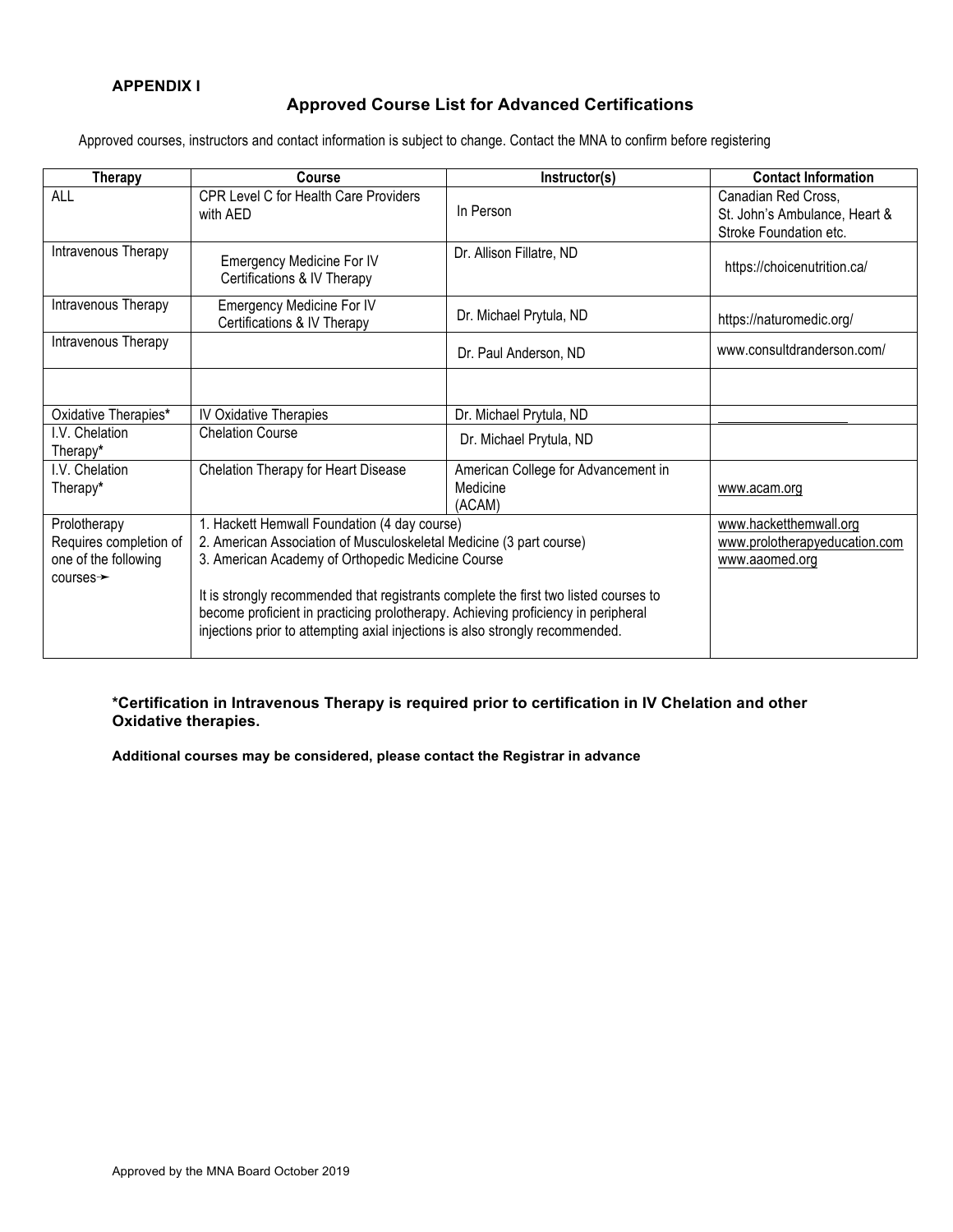# **Intravenous (IV) Therapy Course Guidelines**

- Minimum 24 Hour Course including a practical component
- Attendant written and practical examination with a 70% passing grade
- Introduction- including history, uses, basic science, clinical rationale, definitions, advantages/disadvantages, indications/contraindications
- Pharmacology- of all substances used
- Patient Assessment- including relevant health history and physical exam, laboratory assessment
- Review of equipment necessary to perform intravenous therapy
- Sterile technique and waste disposal for intravenous therapy
- Materials and Medicines Used in Intravenous Therapy- including quality assurance and preparation for safe administration
- Intravenous Therapy Techniques- including set up procedures and IV management
- IV Fluid Parameters- including infusion rates and osmolarity
- Emergency protocols for intravenous therapy
- Charting protocols for intravenous therapy
- Formulas/Protocols for intravenous therapy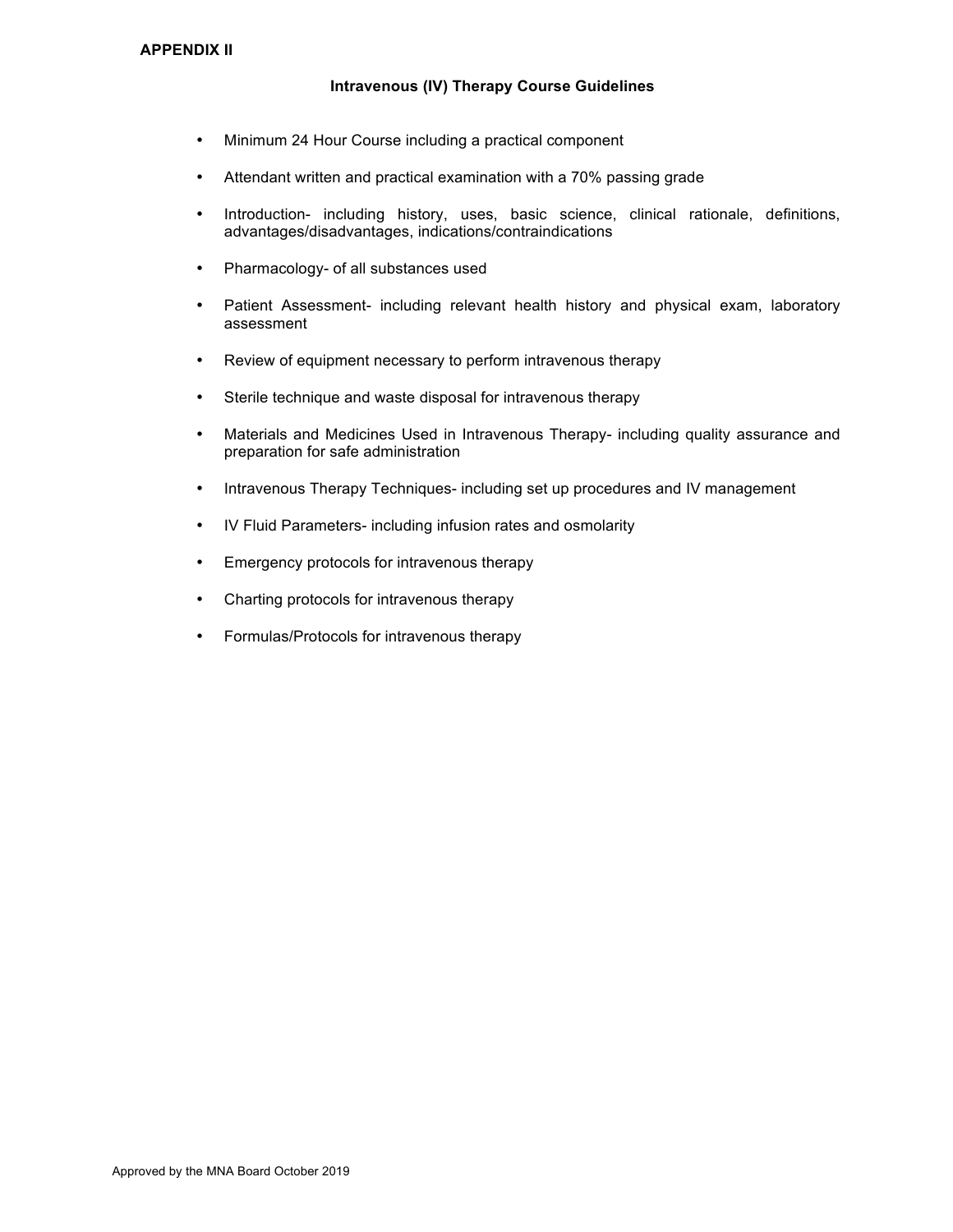# **APPENDIX III**

# **Oxidative Therapies Course Guidelines**

(Ozone Therapy, Hydrogen Peroxide Therapy and Ultraviolet Blood Irradiation)

- Minimum 16 hour course including a practical component
- Attendant written examination with a 70% passing grade
- Requirement to successfully administer one ozone and UVBI treatment
- Introduction- including clinical rationale and uses, basic science, definitions, advantages/disadvantages, indications/contraindications, adverse effects and potential complications
- Pharmacology- a comprehensive review of ozone, hydrogen peroxide and UVBI
- Patient Assessment- including relevant health history and physical exam, laboratory assessment
- Review of equipment necessary to perform oxidative therapies
- Materials and Medicines Used in Oxidative Therapies
- Sterile Technique and Waste Disposal- any additional requirements beyond what is taught in basic Intravenous Therapy
- Oxidative Therapies Techniques- includes set up procedures, administration and patient management for ozone therapy (major autohemotherapy, minor autohemotherapy, rectal and vaginal application and topical application), hydrogen peroxide therapy and UVBI therapy.
- Emergency protocols for oxidative therapies
- Formulas/Protocols for oxidative therapies